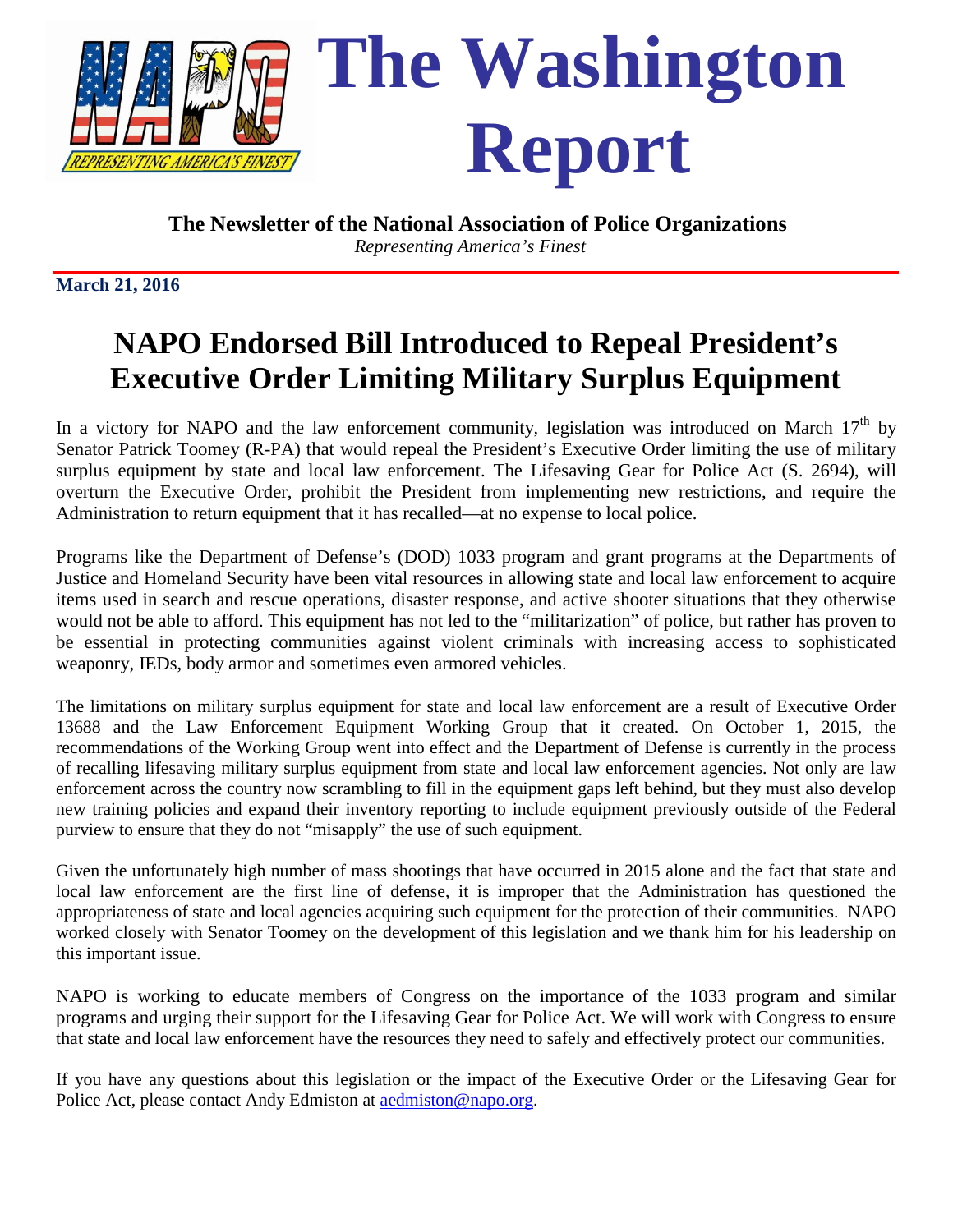### **NAPO Participates in the National Officer Safety and Wellness Group Meeting**

On March 14<sup>th</sup>, NAPO participated in a meeting of the National Officer Safety and Wellness (OSW) Group, which is comprised of state and local law enforcement organizations, research organizations, the Federal Bureau of Investigation (FBI) for its Law Enforcement Officers Killed and Assaulted (LEOKA) program, and the COPS Office, Bureau of Justice Assistance and National Institute of Justice within the Department of Justice. The aim of the Group is to better understand and respond to the range of issues associated with improving officer safety and wellness.

Much of the meeting was focused on the new report from the COPS Office, *Understanding Firearms Assaults against Law Enforcement Officers*, which was produced by the OSW Group. The report addresses two primary safety concerns in law enforcement – injuries and deaths among officers and premeditated and unprovoked ambushes of officers. It examines the various risks thought to influence the use of deadly force against police officers in the United States.

The report looked at LEOKA data on reported assaults with a firearm against an officer between 2007 and 2011. 1,926 law enforcement agencies reported at least one assault during the five-year period. From among these agencies, there were 1,014 firearms assaults on officers with injuries, 10,149 firearms assaults against officers without injuries, and 148 deaths attributable to firearms assaults against officers.

In reviewing the report, the OSW Group noted that the report is limited in its understanding of the true impact of assaults against law enforcement because there is a lack of data on the assaults that resulted in injury or the attempted assaults where shots were fired, but missed the target. It is important to look at the overall picture of ambushes on officer to fully comprehend where, how and why officers are being targeted.

The OSW Group also discussed whether officer safety and wellness would be improved by departments instituting two person patrol units. NAPO has advocated for such a policy over the past year and has called on the COPS Office to prioritize for funding recipients who will institute a policy of two person units for all patrol shifts and patrol assignments. NAPO believes that federal funds earmarked for state and local police cannot be put to any better use than this immediate and practical way of ensuring greater officer safety and survivability in the face of an escalating war on police.

While putting two officers in each patrol car, on each beat, etc., will not prevent all attacks, as the assassination of Officers Ramos and Liu in New York City makes clear, it will deter many and thwart others that might still be attempted. COPS Office Director Ron Davis, who participated in the OSW Group meeting, stated that he supports doing further research as to the need for two person patrols, but said he could not put it as a requirement for agencies to receive COPS grants.

The OSW Group decided to move forward with supporting further research into the need for two person patrols. It would look at the costs and benefits, the impact on officer safety and psychological wellbeing, and where and in what circumstances two person patrols should be used.

NAPO will continue to participate in the National Officer Safety and Wellness Group and we look forward to seeing the results on the research on two person patrols. Rank and file officers must get the support and resources they need to protect themselves and the communities they serve.

You can view the report, *Understanding Firearms Assaults against Law Enforcement Officers*, here: [http://ric](http://ric-zai-inc.com/ric.php?page=detail&id=COPS-W0797)[zai-inc.com/ric.php?page=detail&id=COPS-W0797](http://ric-zai-inc.com/ric.php?page=detail&id=COPS-W0797)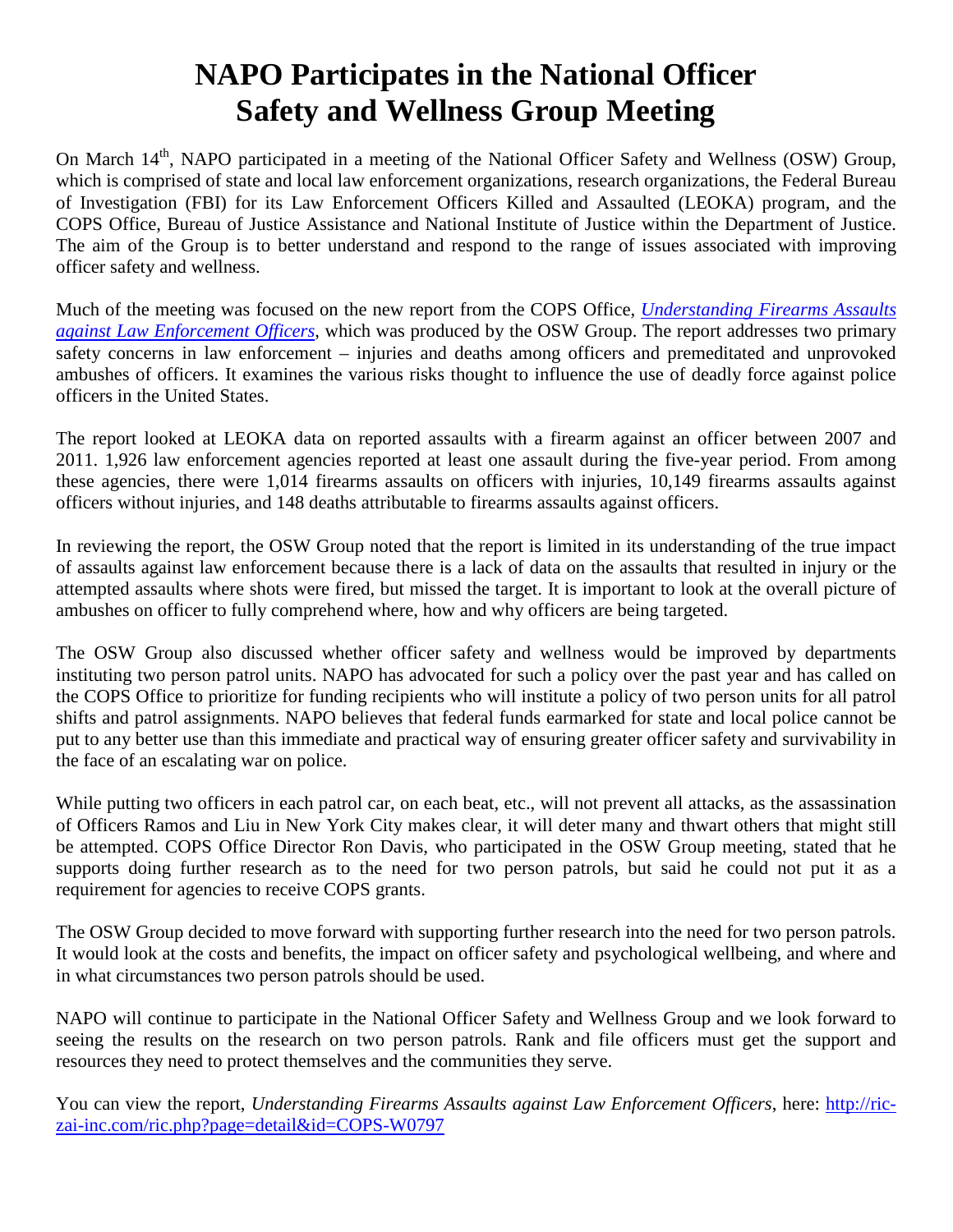If you have any questions about the National Officer Safety and Wellness Group, please contact Andy Edmiston at [aedmiston@napo.org.](mailto:aedmiston@napo.org)

## **NAPO Participates in ABA Body Camera Task Force**

NAPO's Executive Director Bill Johnson participated in the second meeting of the American Bar Association (ABA) police body-worn camera task force, which took place on March  $17<sup>th</sup>$  in St. Petersburg, Florida. Johnson attended on behalf of NAPO to represent rank and file interests. The meeting was chaired by Chief Anthony Holloway of the St. Petersburg Police Department. Those in attendance included ABA staff, two prosecutors, the ACLU, criminal defense attorneys, law school professors, civilian oversight representatives, a sheriff and other chiefs and management staff. No other rank and file representatives attended.

The meeting decided to use a draft policy put together by the University of Chicago Law School as the basis for discussion. The task force worked its way through the draft and noted areas where there was agreement and areas where the group could not reach a consensus.

There were four primary areas where Johnson believed rank and file's interests needed to be emphasized:

- 1. Development and adoption of policies: the initial draft did not include rank and file or their associations/unions as partners in the process of developing and adopting camera use policies. Johnson addressed this issue and agreement was reached that rank and file and associations/unions needed to be included and the final ABA draft should include this.
- 2. Notice requirements: The draft that the task force looked at required officers to give notice that persons are being video recorded. Johnson argued that allowances must be made for situations where the officer does not have time to do so, and where officers cannot safely do so, and where it is already obvious that the person is being video recorded. There was general agreement on these points.
- 3. Ability to view/use of recordings: The task force was able to agree that supervisors and managers should not be able to use the video data captured for purposes of "trolling" for policy violations. If a complaint is made about a specific event, then supervisors should be able to pull that video to inspect it, but not for "routine" checking up on officers. A much greater amount of disagreement came when the task force discussed whether officers should be able to view their own videos. Some felt that they never should be able to prior to writing a written report. Others (including NAPO and the elected sheriff on the panel) felt that officers should be able to view their own videos prior to writing a report. Opponents stated that they thought officers would change their stories to match what was recorded during critical incidents. Those in favor pointed out that if the goal is to have the most accurate reporting, then we should allow access to the video. It is similar to dash cameras where an officer reviews it prior to writing up a DUI arrest report, for example. The University of Chicago draft policy noted these differing opinions, but in a footnote came down on the side of allowing officers to view the videos first. Johnson does not believe the ABA task force will have consensus on this point, and the final draft may just note the differing opinions and reasons.
- 4. Some task force members stated that officers should have to "self report" any failure to follow a bodycam policy, such as noting why they had not video recorded an incident that the policy says should have been recorded. Johnson argued that this would be opening up a whole new can of worms on Garrity issues, and that it would be better to simply note when the camera was turned on or off, and not classify it as a "failure to follow policy." Most of those in the room agreed, especially those from law enforcement agencies.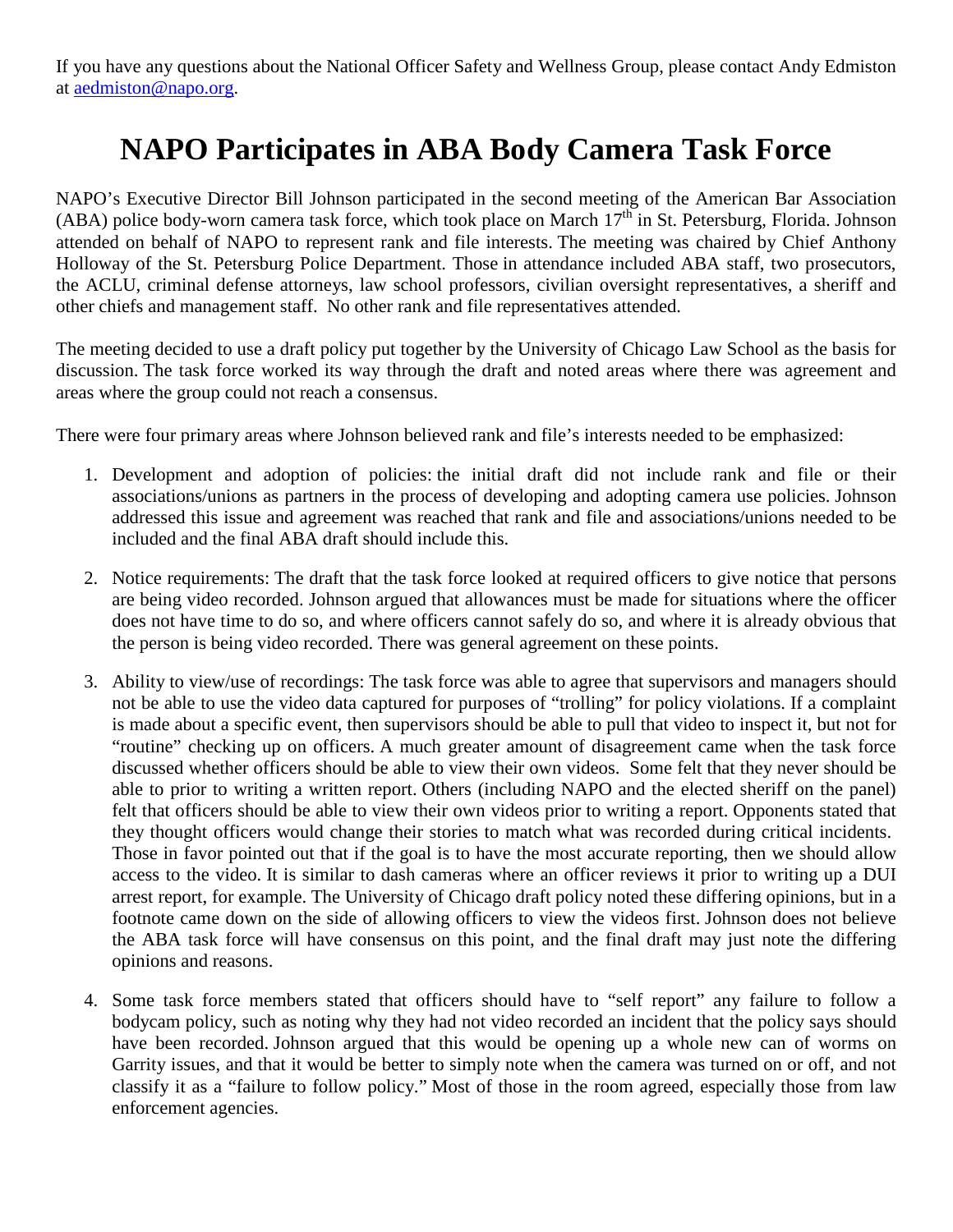ABA staff will be circulating a new draft policy based on what the task force accomplished at this meeting. Johnson will continue to represent the priorities and needs of the rank-and-file community on this task force. If you have any questions regarding the ABA task force, please contact Bill Johnson at [bjohnson@napo.org.](mailto:bjohnson@napo.org)

## **NAPO Meetings on the Hill: House Judiciary Committee Members Regarding Email Privacy Act**

The House Judiciary Committee is scheduled to markup H.R. 699, the Email Privacy Act, a bill that NAPO opposes, on April  $13<sup>th</sup>$ . NAPO, together with other law enforcement organizations, is meeting with members of the House Judiciary Committee to express our opposition to the legislation and discuss our concerns with the bill in its current form.

While NAPO does not object to the requirement for law enforcement to obtain a warrant for the contents of stored communications, H.R. 699 would do much more than that. NAPO believes that several other provisions of the bill would place an undue burden on law enforcement's ability to gather evidence that can help solve crimes. Furthermore, the bill does not address the real and growing challenges faced by investigators and prosecutors in obtaining electronic evidence when they attain the required legal process.

The bill as drafted would create significantly more protection for stored emails than the protection afforded to the contents of someone's house. Digital evidence is a part of nearly every crime scene today, and in our meetings we are strongly urging Committee members to understand the other provisions of the bill which extend its reach far beyond a simple "warrant for content" requirement.

There are two issues of particular concern. The first is the unprecedented requirement for law enforcement to serve a warrant for electronic evidence directly on a customer or subscriber who is under investigation - and even describe details of the investigation - creating significant risk of evidence destruction, flight, and threats to the safety of investigating officers. The second issue is that the bill does not contain sufficient exceptions to the warrant requirement for urgent situations like an imminent threat of physical harm, likely destruction of evidence, consent by a victim or a witness, or public safety emergencies that are not necessarily part of a criminal investigation (missing child, missing elderly adult).

H.R. 699 is not just a "warrant for content" bill. It goes far beyond that in ways that would make it harder for law enforcement to investigate crimes. NAPO will continue to work with Committee members to ensure that the Committee narrows the scope of the bill and finds a balance between protecting electronic privacy with the needs of law enforcement.

If you have any questions about H.R. 699, please contact Andy Edmiston at **aedmiston@napo.org**.

#### **May 12, 2016 2016 Lobby Day Legislative Update & NAPO's Annual Legislative Recognition Luncheon**

Please join NAPO on May 12th for our Legislative Day on Capitol Hill. Use this opportunity to lobby Congressional Representatives and Senators on behalf of your members concerning the issues which affect law enforcement. Prior to lobbying Capitol Hill, plan to attend NAPO's Legislative Breakfast for an update